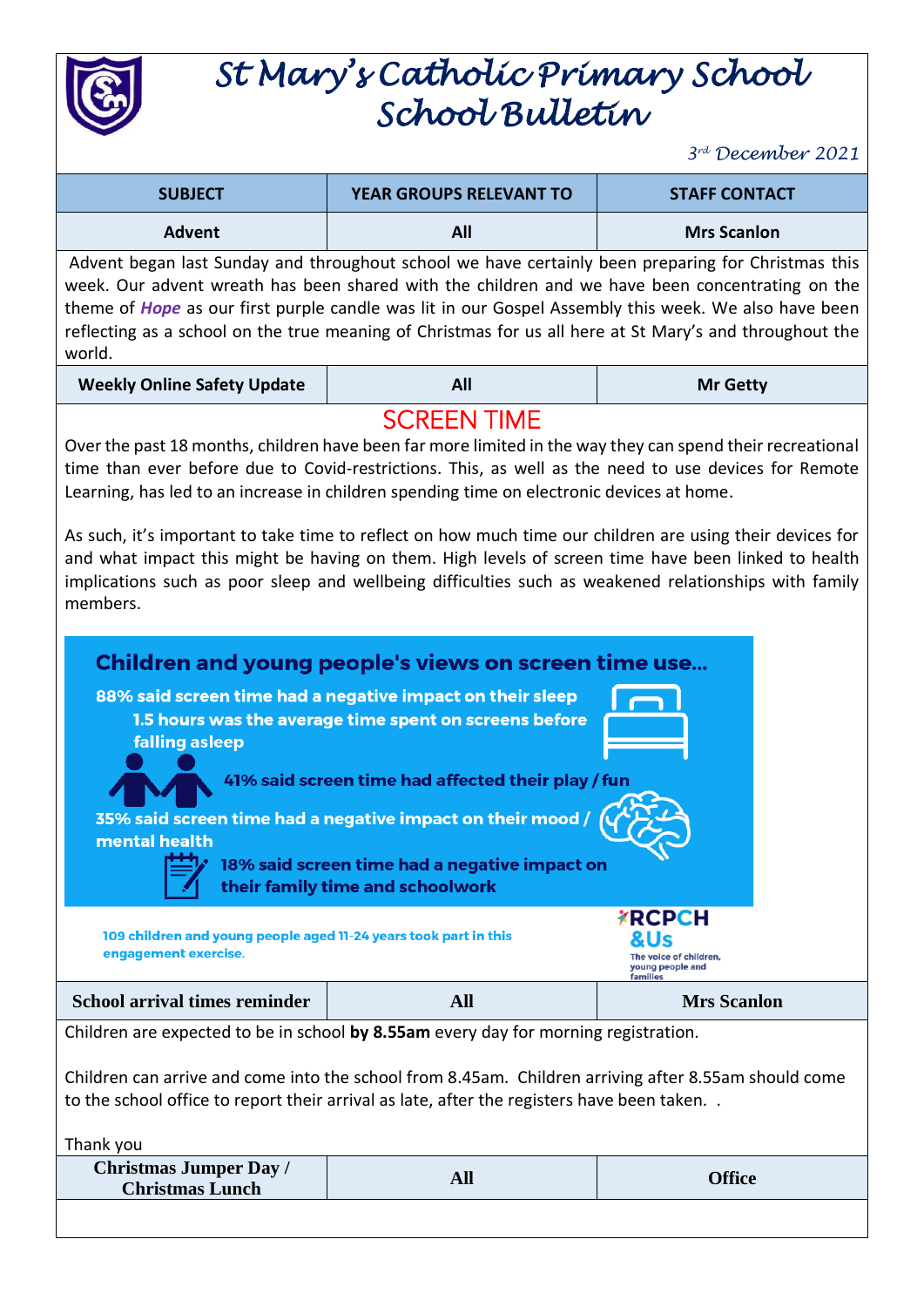On **Wednesday 8th December**, on the same day that we will be having our school Christmas lunch, we will be taking part in **Save the Children's Christmas Jumper Day fundraising campaign.** We're asking families to make a suggested donation of £1 to support children in the UK and around the world. By taking part we'll be helping children who don't have the basics they need to survive – like food, school or medicine – to start seeing the magic in the world again.

There's no need to buy a new jumper – wear one you already have, or decorate an old jumper using tinsel and Christmas decorations. If you want to get crafty at home there see attached ideas from the Save the Children Christmas Jumper Day Gameplan.

Children are invited to wear their Christmas jumper in place of their school jumper/cardigan, but they must still wear the rest of their school uniform.

We'd really appreciate your support to make Save the Children's Christmas Jumper Day a success.

Thank you to all those who have ordered a Christmas lunch. For children in Reception, Years 1 & 2 the lunch is free of charge. For key stage 2 the charge is £2.15. This is payable via ParentPay in the usual way, add the funds to your child's school meals account or book a meal online for Wednesday 8<sup>th</sup>. If your child is in Key Stage 2 and does not normally have school meals but would like to have the Christmas lunch, please contact the office to get your ParentPay account activated.

| <b>Nativity / Carol Concert</b> | All | <b>Office</b> |
|---------------------------------|-----|---------------|
| <b>Tickets</b>                  |     |               |

Further to last week's bulletin a reminder that you must book tickets via ParentMail in order to see your child's performance in the nativity and / or carol services.

**Please log into your** ParentMail account and go to the section for payment items the to the **SHOP section** which has a shopping trolly icon, click on here and you will see the event for each performance relevant to your child/children. There is no cost for the tickets, please select the performance that you wish to attend and select the number of tickets, **maximum of 2 tickets/family**

There is a limit to the total number of tickets for each performance so they will be allocated first come first served from the time booked on Parentmail.

**Monday 13th - @2.00pm KS1 Nativity Performance Red, Orange and Yellow classes Tuesday 14th - @9.30am KS1 Nativity Performance Red, Orange and Yellow classes Wednesday 15th - @9.30am KS2 Carol Service, Green. Blue, Indigo and Violet classes** *Thursday 16th - @2.00pm KS2 Carol Service, Green. Blue, Indigo and Violet classes* **Please note that the 2pm Carol Service on Thursday 16th December is now fully booked.**

For KS1 parents/carers, we ask please that you only come to watch **one** of the nativity performances on either the 13<sup>th</sup> and 14th, not both, to give more people the opportunity to attend. Similarly, for KS2 parents we ask you only to come to **one** of the Carol Service on either the 15<sup>th</sup> or 16<sup>th.</sup>

While we understand that many people would like to see the children's performances, due to limited space this year, we must restrict tickets to **2 adults per family**. If you have children in both KS1 and KS2 you may apply for **2 tickets per family** for the nativity as well as the carol service performances.

No tickets will be sent home but we will have a list of the ticket orders made on the door to check off on your arrival. **If on the day of the performance, you are displaying any symptoms of Covid-19 you must**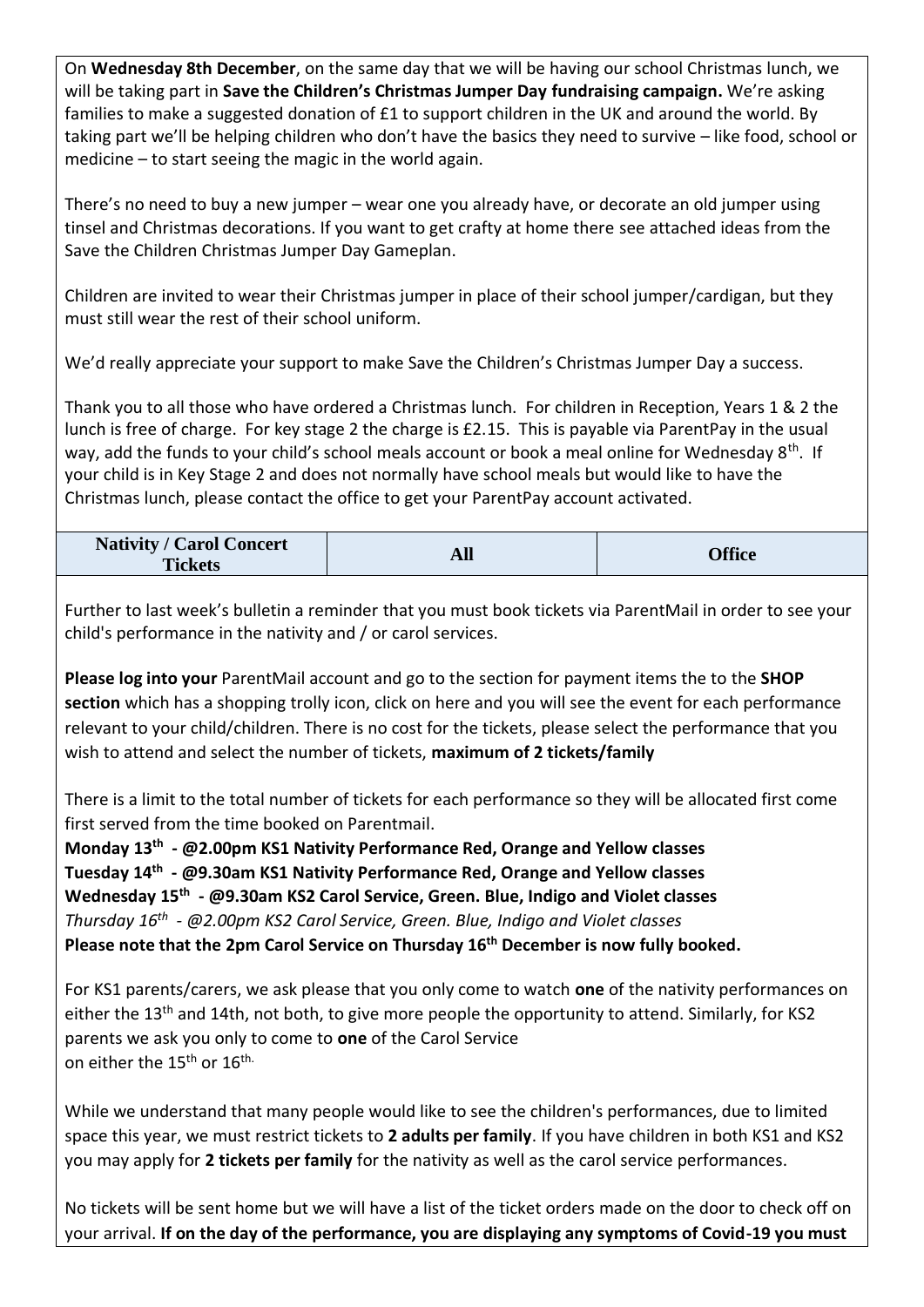**not attend.** Face masks/coverings must be worn by adult audience members during the performances unless exempt.

If you need to bring pre-school children to the performance, they will need to be seated on an accompanying adult's lap, due to limited space. Pushchairs can be left in the parent's shelter.

We do hope that all the Christmas events will be able to go ahead as planned. However, if Covid cases rise further locally, we may have to make decisions to cancel, or review whether it is appropriate to have parents/carers attending these events.

| <b>FSM Christmas Fair</b> |  | <b>Friends of St Mary's</b> |
|---------------------------|--|-----------------------------|
|---------------------------|--|-----------------------------|

We would be very grateful for donations of chocolates for the Chocolate Tombola for the Christmas Fair which is being held after school on Wednesday 15<sup>th</sup> December 2021 until 5pm. If donations of chocolate items could be handed in the office by Tuesday  $14<sup>th</sup>$  December, we would be very grateful. The chocolate tombola is always really popular and a great way to raise funds for the school.

We are also having a Teddy Tombola at the fair and we would welcome donations of good quality clean teddies / soft toys.

We've had some great donations so far for the Christmas hampers- please keep them coming. If you have anything Red, Gold or Silver suitable for a Christmas Hamper, please donate into one of the coloured boxes in the school office.

It doesn't have to be big or expensive, it also doesn't have to be completely that colour, just a hint of red, gold or silver will do.

Think Bubble Bath, Bath Bombs, Games, Hats, Gloves, Scarves, Toys, Food items, Drink items, Beauty products - the list is endless.

Raffle tickets for the hampers will go on sale from Monday next week. Further details to follow.

Thank you for all your support.

Friends of St Mary's

| <b>Parish Administrator Vacancy</b> | <b>All</b> | <b>St Mary's Church</b> |
|-------------------------------------|------------|-------------------------|
|-------------------------------------|------------|-------------------------|

St Marys Catholic Church, Crowborough is seeking to appoint a Parish Administrator.

The role is 10 hours per week and the successful candidate will be an experienced, articulate and computer literate person who will be able to manage the Parish Administration.

For the full job description and application form please email [stmaryschurchvacancy@gmail.com](mailto:stmarychurchvacancy@gmail.com)

The closing date for applications is 10th January 2021

| <b>First Holy Communion</b>                                                                         | All | <b>St Mary's Church</b> |
|-----------------------------------------------------------------------------------------------------|-----|-------------------------|
| Fr. Dominic has asked us to send a reminder about St Mary's First Holy Communion programme in 2022. |     |                         |
| Mrs Rosemary Paremain and Ms. Catherine Heathcote remain as our Catechists.                         |     |                         |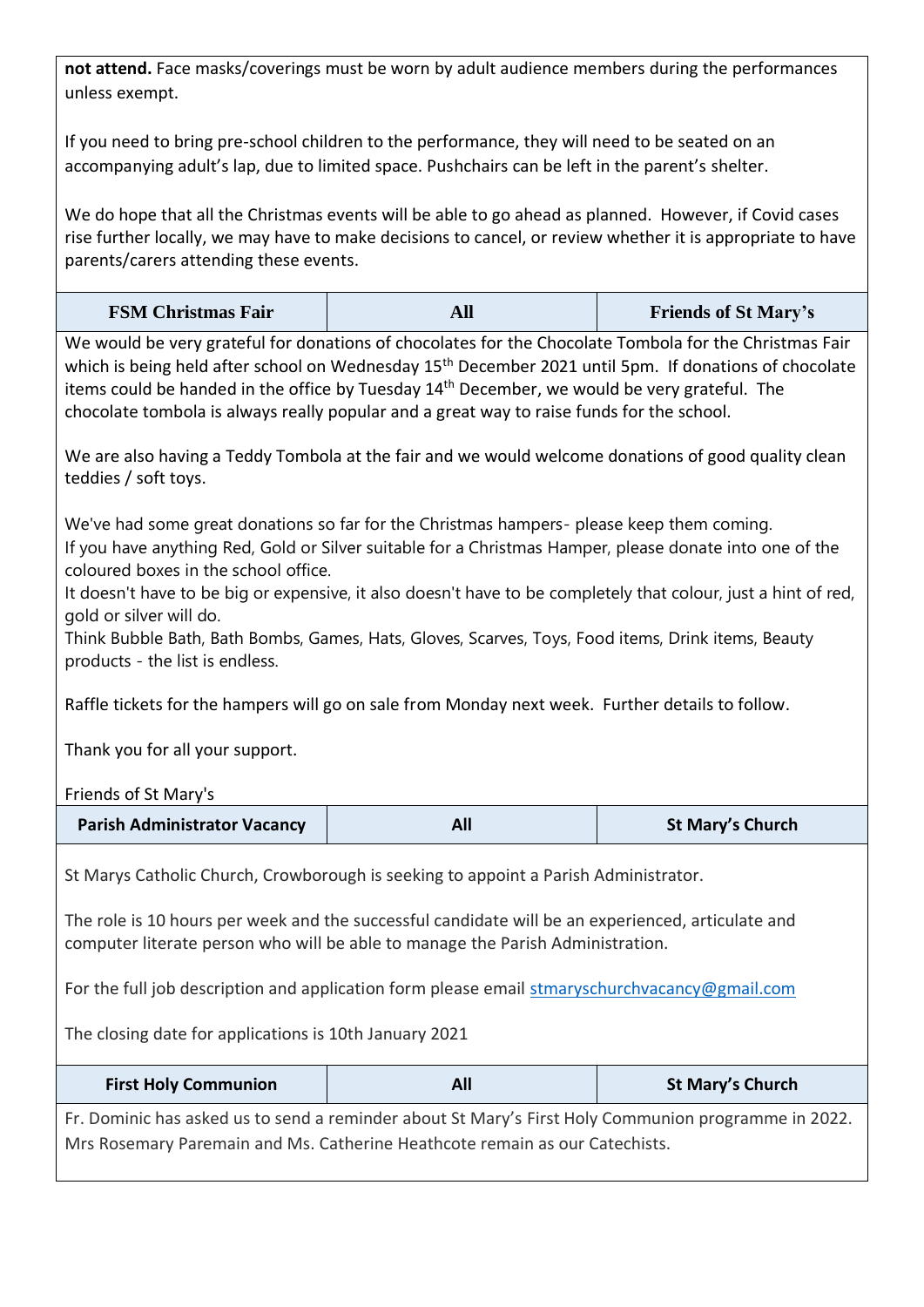In previous years, this has been available to pupils from Year 3 and above, however this year Pupils in Year 4 and above will be invited to join as Fr. Dominic believes that they will benefit from being a year older and wiser.

Fr. Dominic would like to meet your Family and we would ask you to arrange to meet with him before Friday December 10<sup>th</sup> 2021. From Monday January 10<sup>th</sup> 2022, Application Forms will be available both at School and at Church. These will need to be completed and sent back to Fr. Dominic before Sunday February 6<sup>th</sup> 2022.

The programme will be taught on Saturday mornings from 10am until 11am at St. Mary's school. The Dates are: 26<sup>th</sup> of February, 19<sup>th</sup> of March, 23<sup>rd</sup> of April and 21<sup>st</sup> of May.

Together with the catechists your Family will be able to choose either Saturday June 18<sup>th</sup> or Saturday June 25<sup>th</sup> at 2pm for your child's First Holy Communion.

If you are interested or wish to find out more information, please do not hesitate to contact Fr. Dominic on: 01892 654608 or [stmaryschurch.crow@gmail.com](mailto:stmaryschurch.crow@gmail.com) o[r crowborough@abdiocese.org.uk](mailto:crowborough@abdiocese.org.uk)

| <b>Coding Camp</b>                                                                                                                                                                                                                                                                                  | <b>Year 5 &amp; 6</b> | <b>Office</b> |  |
|-----------------------------------------------------------------------------------------------------------------------------------------------------------------------------------------------------------------------------------------------------------------------------------------------------|-----------------------|---------------|--|
| Dr C's Electro Labs is delighted to offer a series of weekend sessions beginning in January 2022.<br>Please see attached flyer.                                                                                                                                                                     |                       |               |  |
| We are sure it would be of great benefit for some pupils and could even make a thoughtful gift!<br>It would be most suitable for Year 6 pupils and up, but if a child is particularly interested or experienced,<br>we can decide on a case-by-case basis if the course would be suitable for them. |                       |               |  |
| For testimonials and further information, you can visit the website – www.drcselectrolabs.com.<br>Kindest regards<br>Dr Darragh Corvan<br>Dr C's Electro Labs                                                                                                                                       |                       |               |  |
| <b>Parenting Guide</b>                                                                                                                                                                                                                                                                              | All                   | <b>Office</b> |  |

Please find attached a new guide which outlines all the programmes available to support parents and carers, all ready for the new year and whatever it may bring!

This guide contains all the course information, dates and how to book. In fact, you will see each course has a QR code with it. Just using a QR code reader or camera on a phone will take you directly to the booking forms.

Here at 'Open for Parents', we can offer help and support directly to the parents, **free of charge**, as part of East Sussex's Early Help 0-19 Services provision. We provide a variety of online parenting courses, each with specific tips to help them deal with the most common behaviour problems.

This service is all run online, so parents and carers can join in from the comfort of their own home. All they need is a laptop, tablet or phone and internet access.

It feels like the problems caused over the last nearly 2 years have not gone away. Perhaps this is one way we can help you, as a school, help the parents to help their children.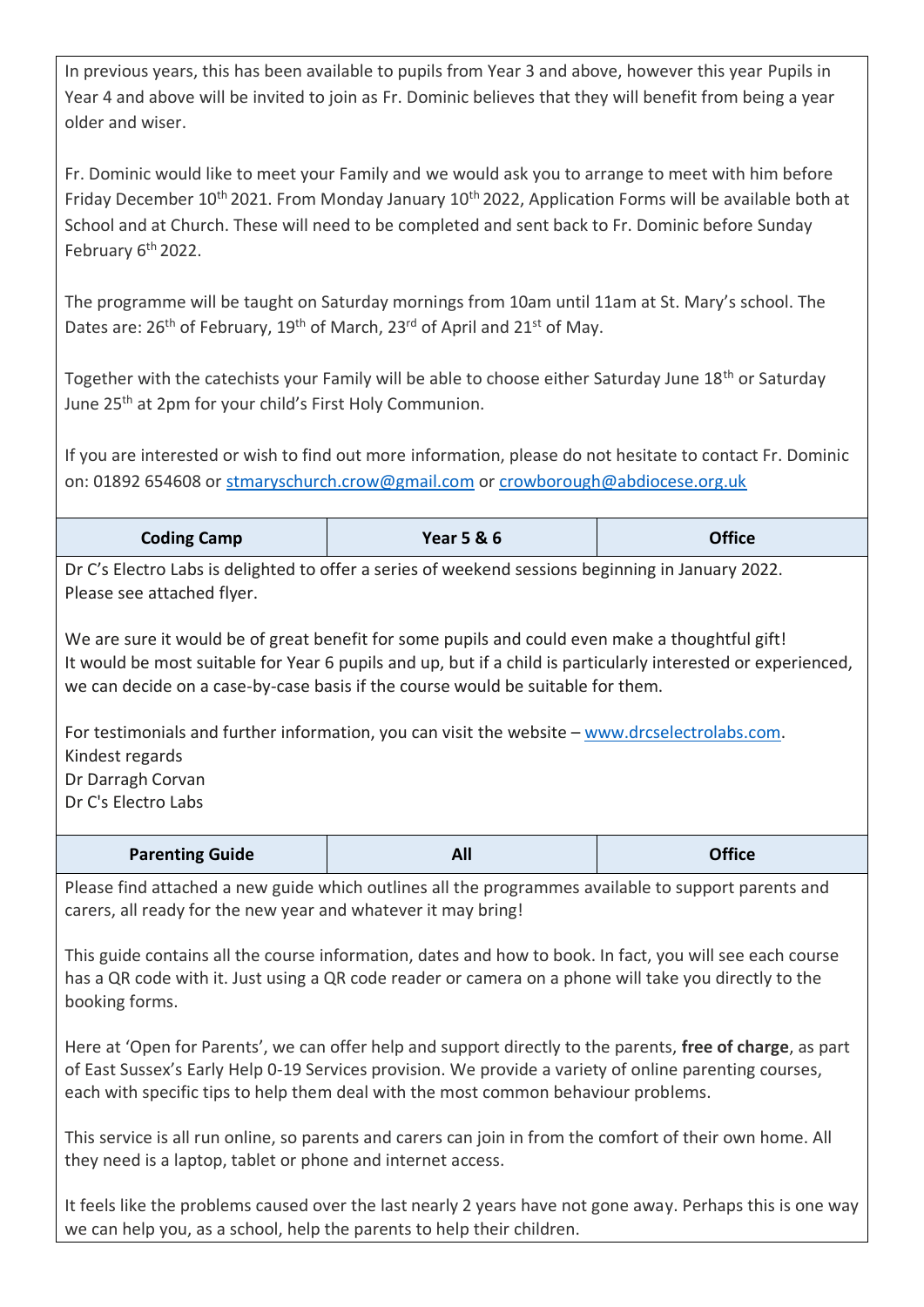| If you would like any further information, please contact them direct using the information in the<br>attached flyer.                                                                                                                                                                                                                                                                                                                                                                                                                                                                                        |                                                                                                                                                                                                                                 |                       |
|--------------------------------------------------------------------------------------------------------------------------------------------------------------------------------------------------------------------------------------------------------------------------------------------------------------------------------------------------------------------------------------------------------------------------------------------------------------------------------------------------------------------------------------------------------------------------------------------------------------|---------------------------------------------------------------------------------------------------------------------------------------------------------------------------------------------------------------------------------|-----------------------|
|                                                                                                                                                                                                                                                                                                                                                                                                                                                                                                                                                                                                              |                                                                                                                                                                                                                                 |                       |
|                                                                                                                                                                                                                                                                                                                                                                                                                                                                                                                                                                                                              |                                                                                                                                                                                                                                 |                       |
|                                                                                                                                                                                                                                                                                                                                                                                                                                                                                                                                                                                                              |                                                                                                                                                                                                                                 |                       |
|                                                                                                                                                                                                                                                                                                                                                                                                                                                                                                                                                                                                              |                                                                                                                                                                                                                                 |                       |
|                                                                                                                                                                                                                                                                                                                                                                                                                                                                                                                                                                                                              |                                                                                                                                                                                                                                 |                       |
|                                                                                                                                                                                                                                                                                                                                                                                                                                                                                                                                                                                                              |                                                                                                                                                                                                                                 |                       |
|                                                                                                                                                                                                                                                                                                                                                                                                                                                                                                                                                                                                              |                                                                                                                                                                                                                                 |                       |
| <b>St Gregory's Carol Service -</b><br><b>Cancelled</b>                                                                                                                                                                                                                                                                                                                                                                                                                                                                                                                                                      | <b>All</b>                                                                                                                                                                                                                      | <b>St Gregory's</b>   |
| Coronavirus.                                                                                                                                                                                                                                                                                                                                                                                                                                                                                                                                                                                                 | St. Gregory's have notified us that they have had to take the decision to cancel the Carol Service at St<br>Gregory's Catholic School scheduled for Thursday 9 <sup>th</sup> December, in light of the recent developments with |                       |
| hosting instead.                                                                                                                                                                                                                                                                                                                                                                                                                                                                                                                                                                                             | Information will be posted on their website in due course for a virtual Carol Service event we shall be                                                                                                                         |                       |
| <b>Dance Workshop</b>                                                                                                                                                                                                                                                                                                                                                                                                                                                                                                                                                                                        | <b>All</b>                                                                                                                                                                                                                      | <b>Studio N Dance</b> |
| We are holding a Festive Dance Workshop in the Christmas break and have attached the letter with all<br>the info for parents, please see attached.                                                                                                                                                                                                                                                                                                                                                                                                                                                           |                                                                                                                                                                                                                                 |                       |
| <b>Diary Dates</b>                                                                                                                                                                                                                                                                                                                                                                                                                                                                                                                                                                                           | <b>All</b>                                                                                                                                                                                                                      | <b>Office</b>         |
| <b>December</b><br>8 <sup>th</sup> - Christmas Jumper Day for Save the Children<br>8 <sup>th</sup> - Christmas Lunch in school<br>13 <sup>th</sup> - @2.00pm KS1 Nativity Performance Red, Orange and Yellow classes<br>14th - @9.30am KS1 Nativity Performance Red, Orange and Yellow classes<br>15 <sup>th</sup> - @9.30am KS2 Carol Service, Green. Blue, Indigo and Violet classes<br>15 <sup>th</sup> - Friends of St Mary's Christmas Fair 3pm to 5pm<br>16 <sup>th</sup> - @2.00pm KS2 Carol Service, Green. Blue, Indigo and Violet classes<br>$17th$ - Last day of term – 1pm finish for all pupils |                                                                                                                                                                                                                                 |                       |
| <b>January 2022</b><br>$4^{rd}$ - First day of term 3<br>6 <sup>th</sup> - Epiphany Mass 9.30am<br>24 <sup>th</sup> - 28 <sup>th</sup> Science Week                                                                                                                                                                                                                                                                                                                                                                                                                                                          |                                                                                                                                                                                                                                 |                       |
| <b>February 2022</b><br>1 <sup>st</sup> - Candlemas Celebration<br>8 <sup>th</sup> - Safer Internet Day and E- Safety Assembly<br>$11th$ - Last day of term for pupils (3.15pm finish)                                                                                                                                                                                                                                                                                                                                                                                                                       |                                                                                                                                                                                                                                 |                       |